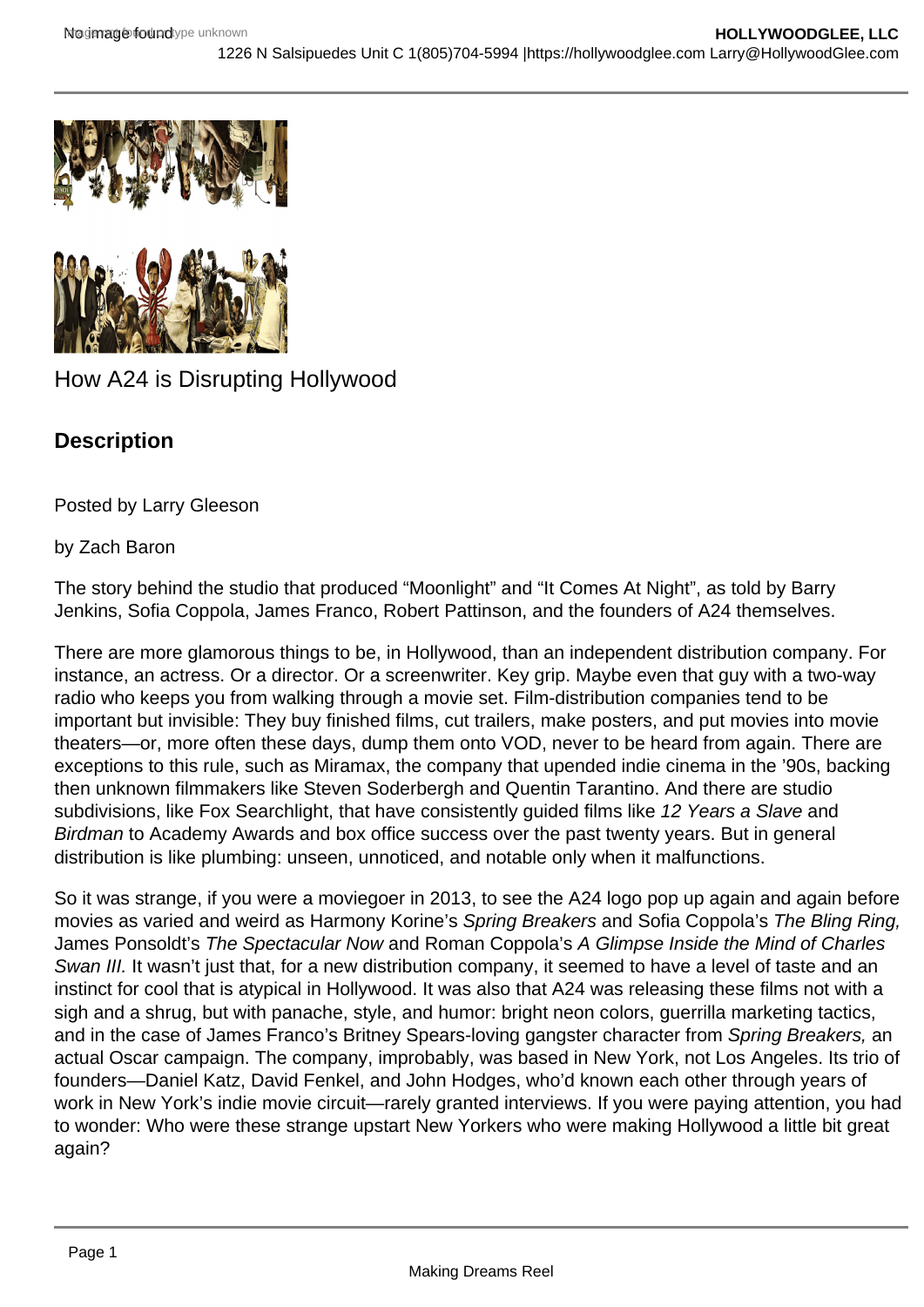That was 2013. Four short years later, the company's first original production, Barry Jenkins's Moonlight, won the Academy Award for Best Picture. In between, A24 went from being a tiny, disorganized room of eight or so people to being the place where big stars like Robert Pattinson and Scarlett Johansson go to make small, strange movies, and auteurs like Jonathan Glazer and Denis Villeneuve go to make deeply personal films unmolested by studio notes or clueless executives. We spoke with the company's friends, collaborators, and employees to make sense of how A24 became the most interesting, creative, and reliable film company of the 21st century.

Robert Pattinson *(actor, 'The Rover,' 'Good Time'):* It's crazy that there is an article about a distribution company. That's completely nuts.

**Harmony Korine** (director, 'Spring Breakers'): They have balls.

**Barry Jenkins** (director, 'Moonlight'): A24's the kind of company where they say, "Yeah, they don't need to know what it's about. They just need to know how it feels."

James Franco (actor, 'Spring Breakers,' 'The Adderall Diaries'): This is one of the things they're great at: taking something small and delicate and giving it the kind of support that other people can't.

**Sofia Coppola** (director, 'The Bling Ring'): I really like those guys. They don't have the personality of movie executives.

**Asif Kapadia** (director, 'Amy'): I suppose most filmmakers have had bad experiences in the past where you do all the hard work, and then these guys in slick suits come along and they're like, "We know what we're doing now! We'll handle it!" And if it works, it's them; if it doesn't work, it's all your fault anyway. And I felt with these guys it was a dialogue. I felt like we were all on the same team.

**James Ponsoldt** (director, 'The Spectacular Now,' 'The End of the Tour'): I've heard people refer to Miramax. There's music labels I can think of as well. Where it's like: I'm in. I just trust, you know, Drag City or Merge or SST or Dischord. There's aesthetic and political values to the people behind the company. It's super inspiring.

**Denis Villeneuve** (director, 'Enemy'): I never saw them as businessmen.

**Colin Farrell** (actor, 'The Lobster,' 'The Killing of a Sacred Deer'): They have such a great eye for these small little films and rich and unique stories that may have not found it to the big screen if it wasn't for them.

**Sasha Lane** (actress, 'American Honey'): They were like, "You guys are who you are and we're not going to change that." No one had to be perfected for anything. No one cared about our language or our clothes.

**Daniel Radcliffe** (actor, 'Swiss Army Man'): I've had experiences on films in the past where they get bought by somebody who sees something in it that they like, which is nice, but it also happens to be not—and is sometimes antithetical to—what the people who made the film wanted it to be. When you can get a distribution company that likes the film for the same reasons that people that made it like the film—I've found that rare. They're one of the few companies that have shown that indie films can still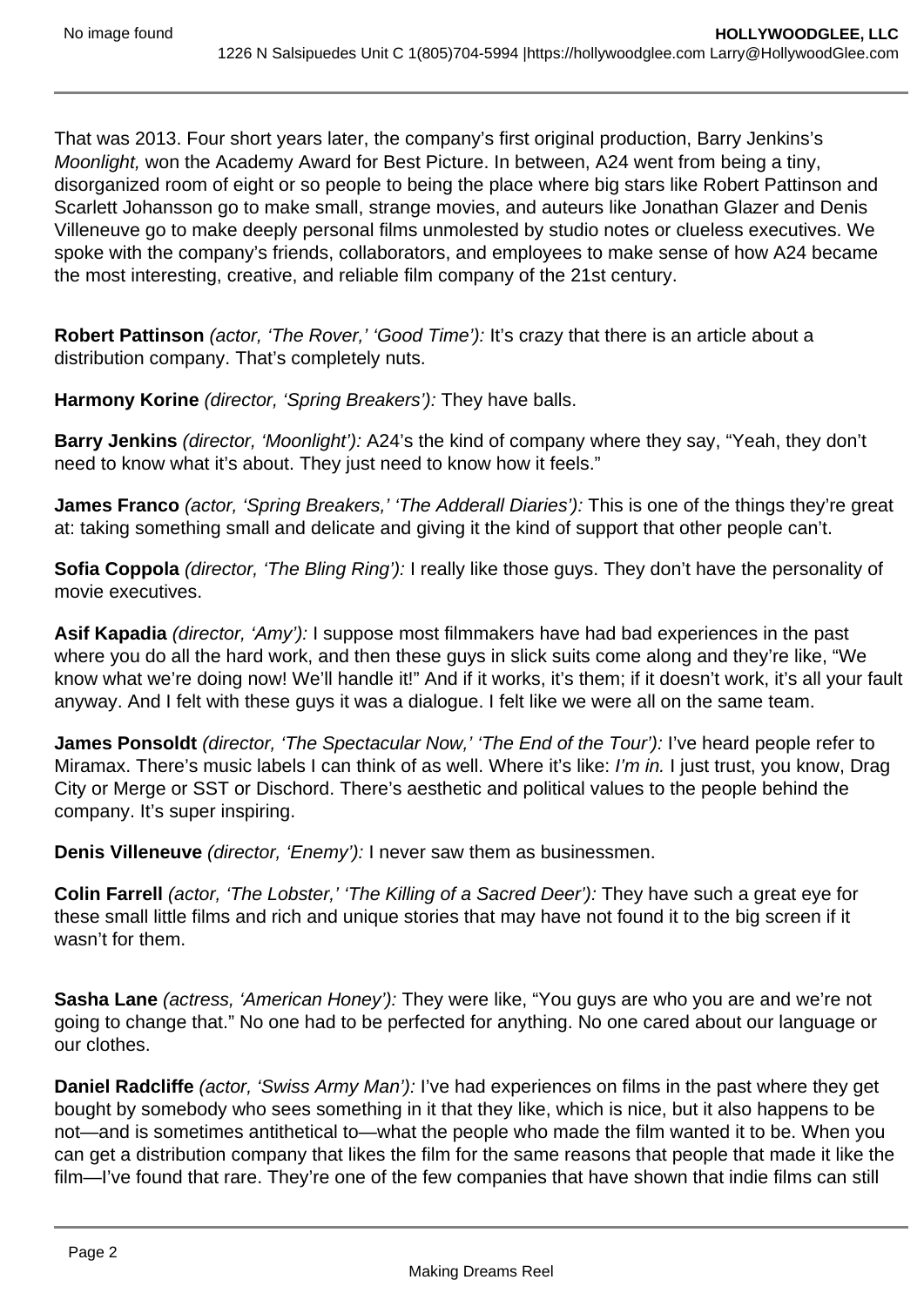be viable.

**Alex Garland** (director, 'Ex Machina'): They make things work that according to standard procedures really shouldn't work. And I'm not saying they're magicians. I think what they've understood is there's a sufficient number of people out there who want more challenging or different material. And they're aiming at them.

**Brie Larson** (actress, 'Room,' 'The Spectacular Now'): A24 has the unique ability to find and champion authentic narratives that cut to the core in a raw and honest way.

Patrick Stewart (actor, 'Green Room'): [The premiere of 'Green Room'] was at the Toronto Film Festival's Midnight Madness. And although it describes itself as Midnight Madness, the film didn't start until close to one o'clock in the morning. And, I mean, there was one moment in the movie when my character was booed and hissed so vociferously, I felt as though I was in a Roman arena and my life was at stake. And I was ready to say: "It was me! It was me! And I was just acting! That was just acting!" It was not like being in a cinema. It was like being in some kind of arena. So, um, well done, A24!

**Noah Sacco** (head of acquisitions and production, A24): I think some of our biggest movies had no stars in them at the time of release—Ex Machina, Moonlight, The Witch, Room, The Spectacular Now.

**David Fenkel** (co-founder, A24): We find movies [for which] our perspective, our system, our people, can act to make it something special. If it's gonna be released the same way by another company, we usually don't go after it.

**Daniel Katz** (co-founder, A24): We used to always talk about "Oh, there's gotta be a better way."

**John Hodges** (co-founder and co-head of TV, A24): It was one of those conversations where it was always like, "How would we do it differently?" And it was usually fueled by beer and things scribbled down on napkins and a lot of bravado.

**Katz:** Some of it was probably misplaced, don't you agree?

**Fenkel:** Ignorance.

**Katz:** Yeah. Exactly.

**Fenkel:** That's a big theme.